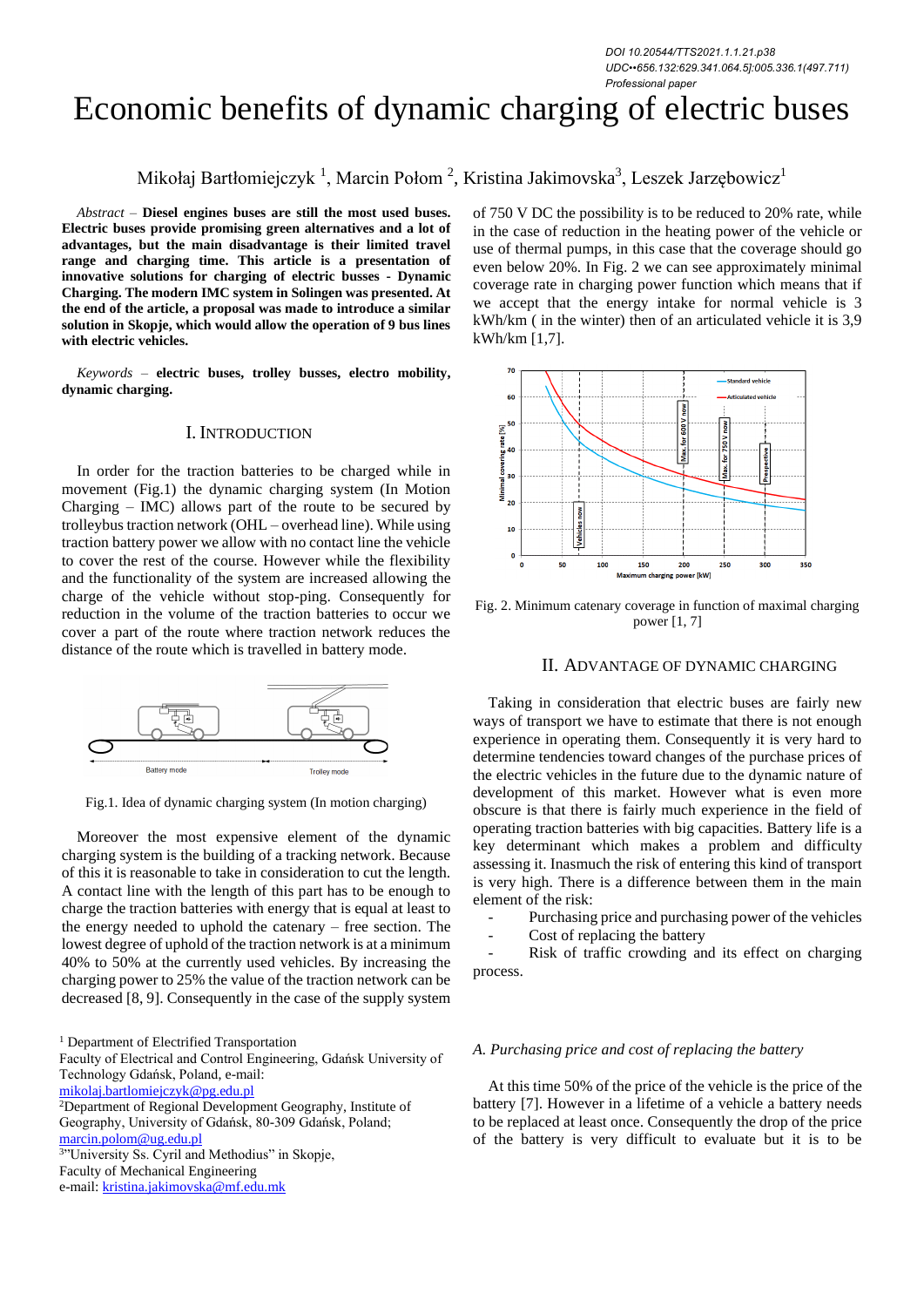anticipated. Inasmuch as what we can predict is that while the electro mobility industry increases in progress as well as increases in demand for energy storage a negative effect in battery cost can be expected.

#### *B) Risk of traffic crowding and its effect on charging process*

In order to deliver a right time backup for vehicle charging a stationary charging is required to increase number of servicing transportation line of the vehicle. However this makes a growth in the number of services and the drivers. Inasmuch because of organizational difference of driver services an additional cost can't be assessed however 50% of maintenance costs of the transport system are the cost of driver's accounts [7]. A significant increase in cost can be noticed even at the smallest increase in the number of rolling stocks. Due to this factor we notice that this is also a part of the charging element. Thus it is a primary importance to also notice that when the vehicle stops for charging there is traffic disturbance and traffic congestion. Moreover this means that there is a lateness of scheduled arrival time to the final stop which is another cause for less time for recharge of the vehicle [8]. In Fig. 3 we show a situation where a stationary charging cause's situation where there is not enough stop time to charge the vehicle which is needed to be used as a backup [7].



Fig.3. Influence of traffic delays on battery bus operation - during peak hours delays can cause reduction of stopping time, which can be too short for fully charging

## *C) Comparison of risk related with electrification of the bus routes*

From economic point of view there is a difference in stationary charged and dynamic charged electrical buses and that difference is in the cost structure meaning that there are bigger fixed costs and lower level of variable costs. A financial analysis was made in terms of comparing the costs of stationary versus dynamic charged buses meaning analyses of costs like maintenance as well as cost of assets. These analyses of cost or financial analyses will include discounted life cycle cost analyses or LCC. Sole purpose of these analyses is to find extreme life cost values for different inputs: the price of purchasing the vehicle, battery replacement price as well as the influence of traffic circumstances on the charging process. We

took in consideration 2 different types of scenarios meaning the optimistic as well as the pessimistic approach made by LCC calculator to see the price of an individual cost element.

Life cost value analyses as well as risk value of life cost for the exposure of 20% by catenary and movement interval of 8 minutes is shown in Fig. 4, while in Fig. 5 we have the structure of the cost [7]. The variance of maximum and minimum value of LCC cost is called risk value. Inasmuch it all defines that the investment in the traction network is available to lower the risk that is related to operating costs.



Fig. 4. Life cost analysis with assumption of 20% coverage of transportation route by overhead wires (in case of IMC)



# III. PRACTICAL IMPLEMENTATION OF DYNAMIC CHARGING

#### *A) BOB system in Solingen*

In Germany, Solingen, the public transportation company SWS has a progressive dynamic charged system, their diesel buses route 695 are transformed to IMC electrical buses. As a charging infrastructure the Solingen trolleybus system will use around 2 km linear dynamic charging track which are the current overhead cathenary wires. BOB system (Battery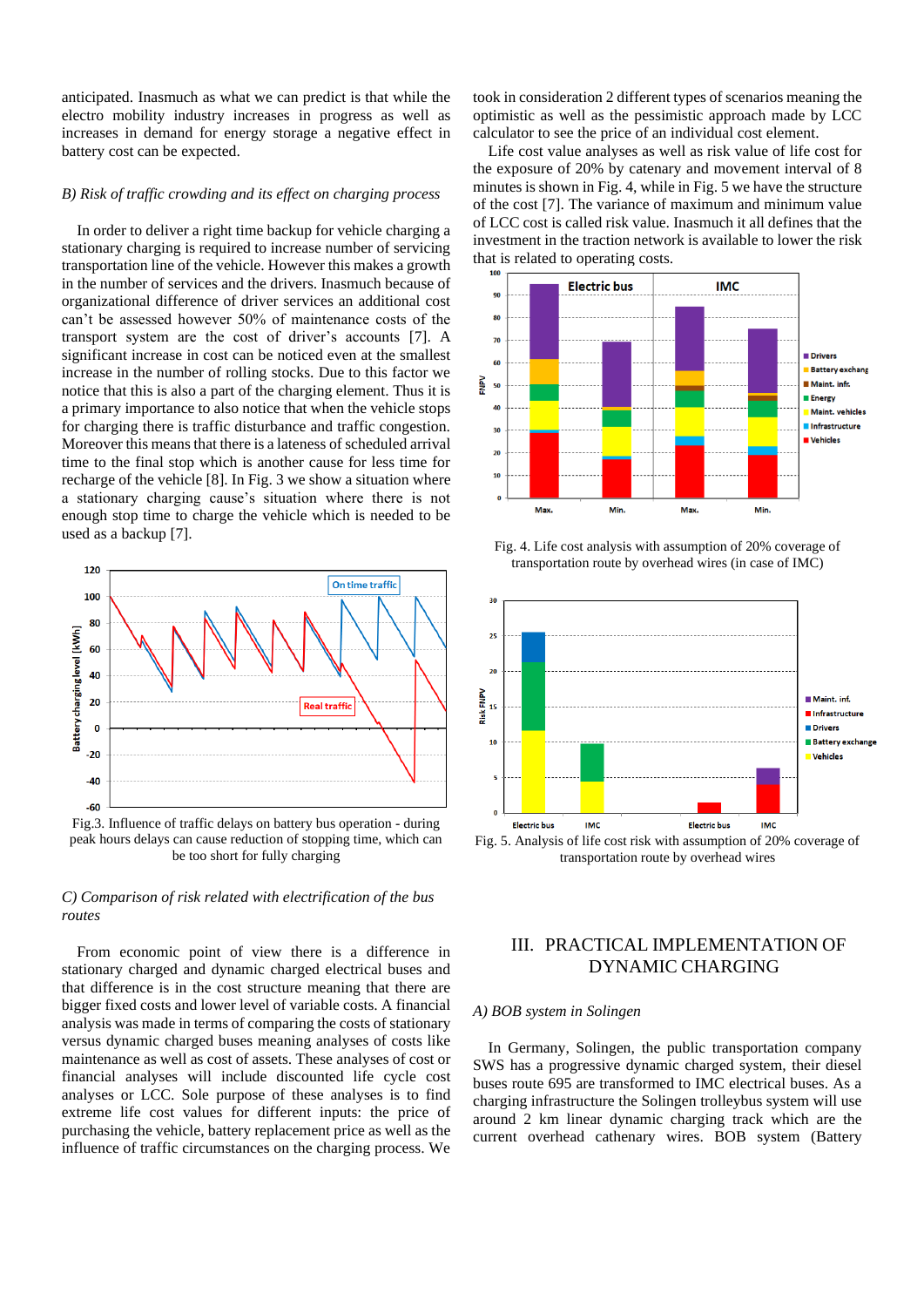Overhead wire Buses) which will be the innovative system in Solingen practice vehicles with LTO traction batteries. These vehicles were a collaboration work between Solaris and Kiepe Electric (Table I, Fig. 6). However these batteries that are 2x2.1 km long "IMC charging road" help BOBs to function in a route that 18km long in both ways (Fig.7). Without the overhead wires the vehicles can function 75% of the route on battery mode [6, 9].



Fig. 6. The BOB Solaris Trollino Kiepe Electric in Solingen (photo Jürgen Lehmann)

#### TABLE I

TECHNICAL DATA OF BOB VEHICLES IN SOLINGEN [6]

|                | Articulated low-floor trolleybus of the  |  |  |
|----------------|------------------------------------------|--|--|
| Vehicle type   | type "Trollino 18.75" (Solaris / Kiepe   |  |  |
|                | Electric)                                |  |  |
| Vehicle size   | 18.75 length m x 2.55 m width x 3.5 m    |  |  |
|                | height                                   |  |  |
| Electric motor | 2 x 160 kW asynchronous motors on the    |  |  |
|                | 2nd and 3rd axles (4 powered wheels)     |  |  |
|                | Lithium-titanate-oxide (LTO); 48 kWh     |  |  |
| Energy of      | usable energy / 60 kWh installed energy; |  |  |
| battery        | 200 kW continuous power / 300 kW peak    |  |  |
|                | power                                    |  |  |
| Charging       | $IMC®$ (in motion charging) up to 240    |  |  |
| concept        | kW and opportunity charging (standing)   |  |  |



Fig. 7. The scheme of BOB system (line 695) in Solingen, OHL overhead trolleybus cathenary line, (based on [https://moovitapp.com/\)](https://moovitapp.com/)

#### *B) Conception of dynamic charging system in Skopje*

Republic of North Macedonia has a Public Transport Company Skopje (Јавно сообраќајно претпријатие Скопје - Javno soobrakajno pretprijatie Skopje) that maneuvers over 50 urban and 50 suburban bus lines which makes it the largest passenger carrier in the country. The company has a park that is mostly double decker Yutong Chinese buses as well as LAZ models from Ukraine which are in number way lower than Yutong. Consequently many time the City of Skopje tried to plan a tram transport but without a successes. With global warming and the problem with emission that the whole world is dealing with the most reasonable solution as well as a cheaper solution to the emission problem is the form of dynamic charged electric busses. Moreover there are few boulevards the city has that are crowded during the rush hour but the most crowded with high intensity of traffic during the whole day is Boulevard Partizanski Odredi. This boulevard has 14 bus lines at all hours that connect the heart of the city with all parts urban and suburban. Electric charged buses in the IMC system is a possibility for this boulevard since there are multiple lines to operate with if we take into consideration a construction of an overhead contact line along the boulevard. This infrastructure that would be build can be used by many vehicles while reducing the unit cost (per vehicle or per transport work) for construction as well as maintenance. Moreover the suggested route for the trolleybus network for charging vehicles in the IMC system is shown in Fig. 8. Also in table II we list existing bus lines that use dynamic charging. Needless to say the mention trolleybus overhead traction line is 3.5 km long.